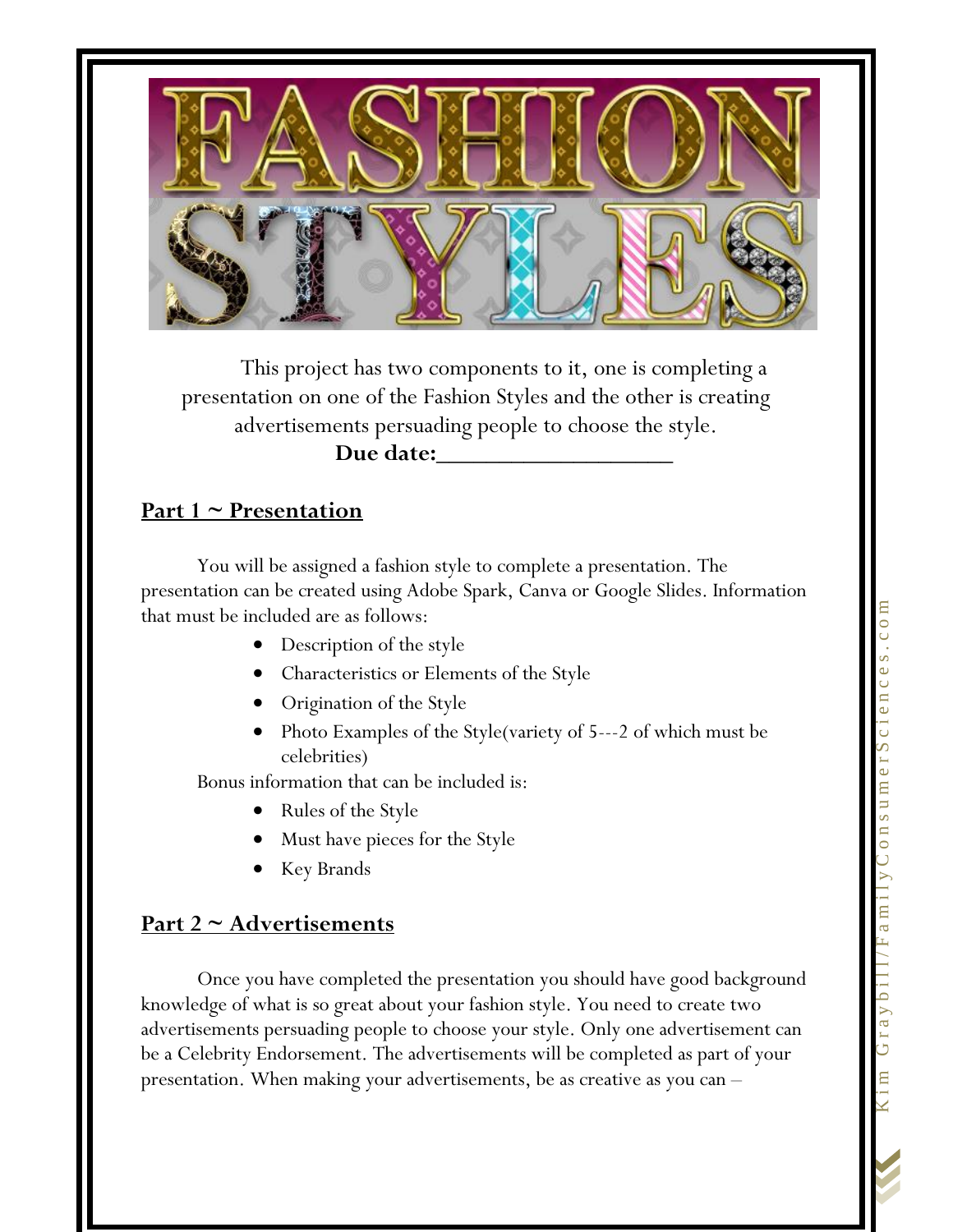remember, you want to attract people to this fashion style! Guidelines for the advertisements include:

- Must be colorful!
- Must use space effectively; avoid large areas of nothingness!
- Include the name of your fashion style, the year it originated and at least two other unique tidbits you learned about it!

### **Notes:**

Assigned fashion style: \_\_\_\_\_\_\_\_\_\_\_\_\_\_\_\_\_\_\_\_\_\_\_\_\_\_\_\_\_\_\_\_\_

Description of the style in your own words:

Characteristics or elements of this style:

Style originated and/or became popular:

Rules of the style include:

Must-have pieces for a collection of this style:

Key brands:

Celebrities who wear this style well: